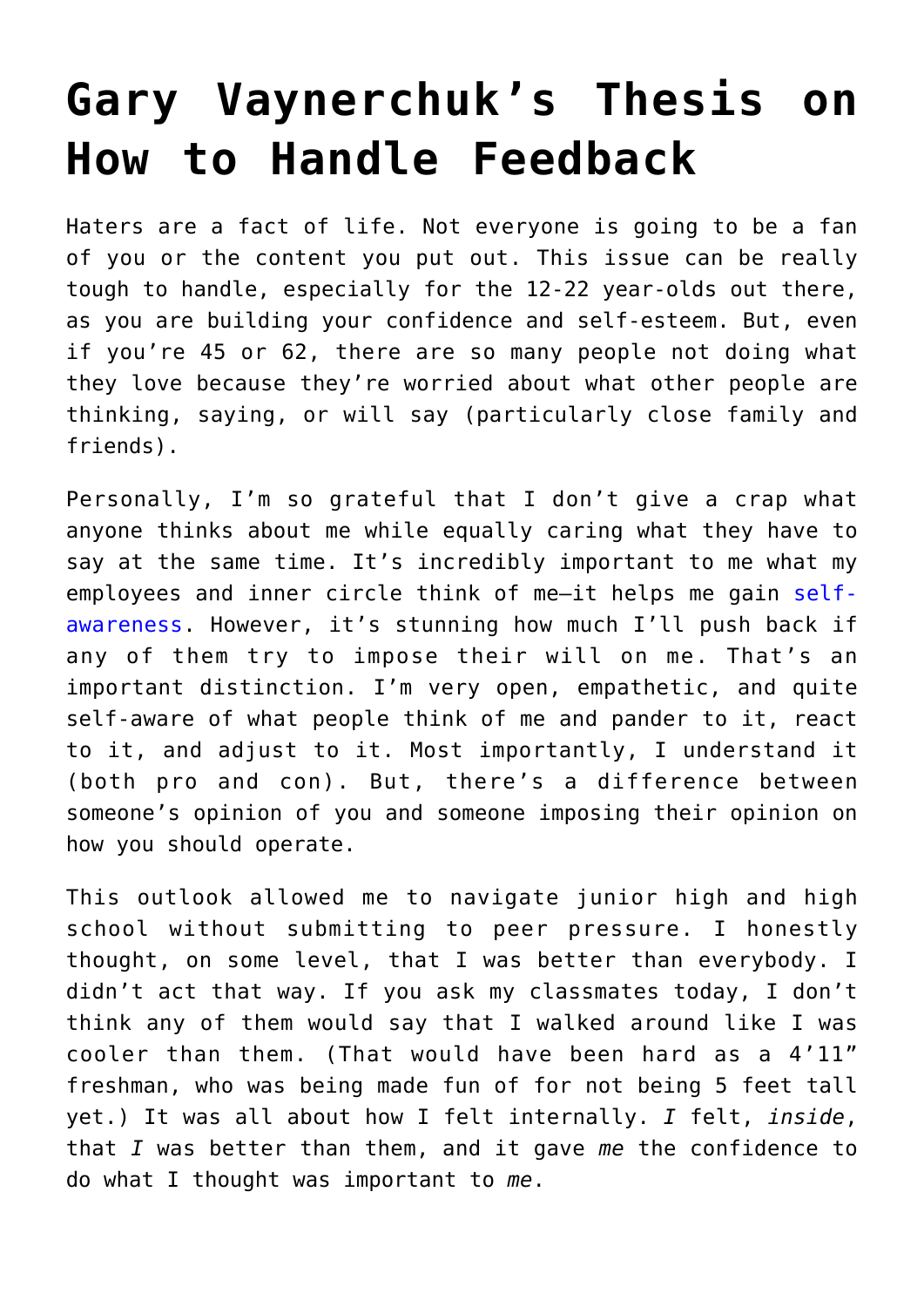If you're 15 now, you'll be stunned how little you care when you're 51 or 91. You'll be shocked how little you care about other people's opinions—this includes your parents, siblings, and even your children. If I could wish anything besides health on people, it would be the unbelievable happiness that comes along with self-belief and recognizing how it plays out. I've made my living by being confident in myself and my decisions (both in life and business, even when they are unpopular). Being confident can really pay off.

I like when people put me down. I get off on it. Nothing is more interesting to me than having to prove all of you wrong. I love the people that think I'm a "huckster" or that I have some "hidden agenda" or that I "won't be that great" or that "I think too highly of myself" or that "my dad had a liquor store and that's the only reason I'm successful" or that "I got lucky"… the list goes on.

## NOTHING IS MORE INTERESTING TO ME THAN **HAVING TO PROVE ALL OF YOU WRONG.**

Tweet

I see negative comments all the time. I'll be honest, as confident as I am, they always feel bad. No matter how many times I can answer your questions, snaps, and emails, there are always people who come back at me with so much venom after one less than perfect piece of content. Do you know how much it affects me when people emphatically drill me for an episode of DailyVee or [#AskGaryVee](https://www.commpro.biz/the-askgaryvee-show-channel/) that they don't think is up to par?

As I like to say: You are only as good as your last at bat. I just always pick the bat up again and [keep swinging.](https://www.garyvaynerchuk.com/one-piece-of-content-can-change-your-life/)

A negative reaction might sting at first, but I recognize that I'm never going to get 100% positive comments on any piece of